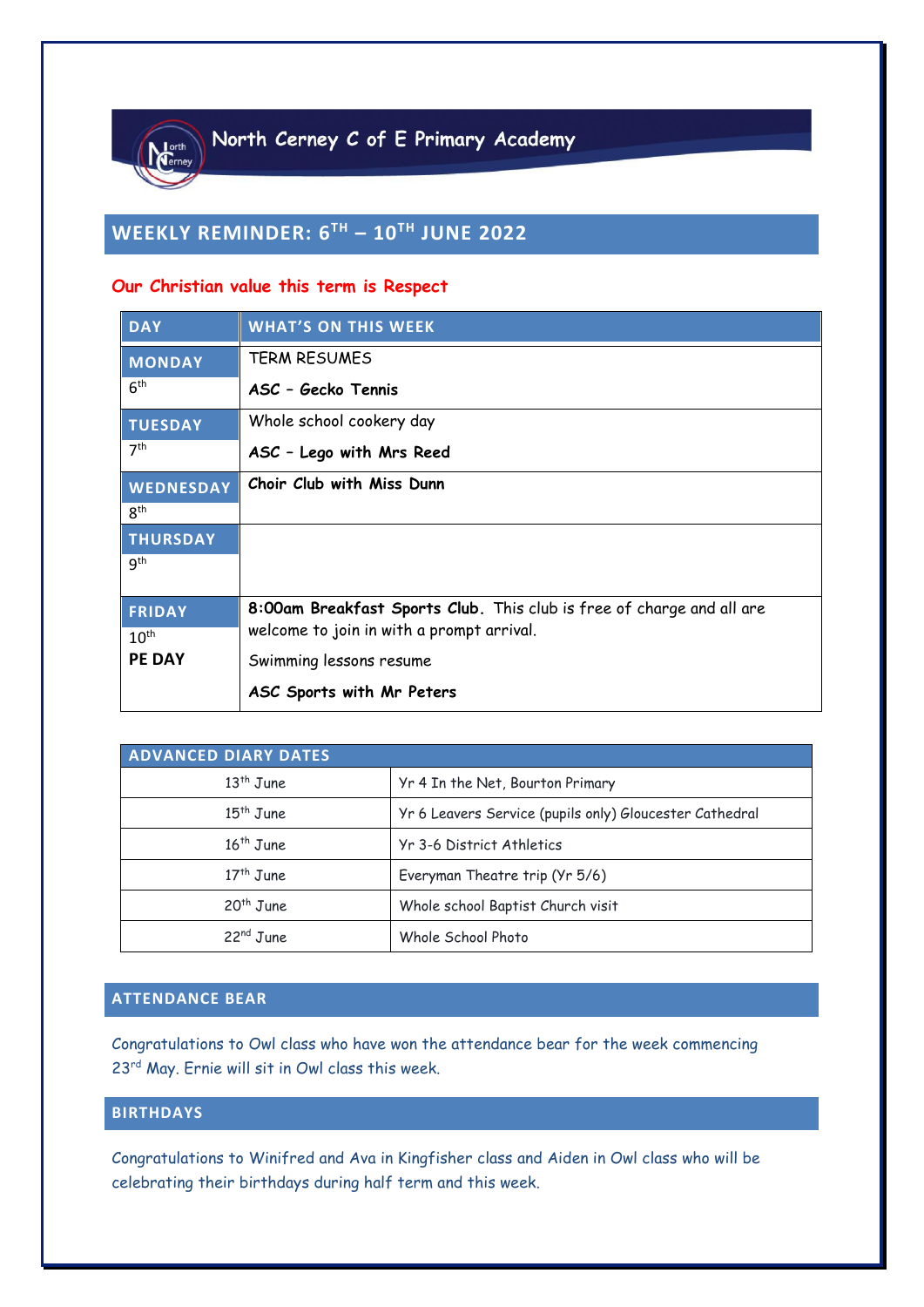#### **BRAESIDE RESIDENTIAL**

A reminder that the next instalment for the Braeside residential is due on Tuesday 31st May.

If you have any problems with payments, please get in touch with the office or Mrs Pascoe.

#### **ASC**

Please note that we will need to have received payment for your child's after school club before the club begins. Without it your child will be unable to participate.

Please also remember, if you would like your child to attend Lego club you need to book this directly with Kids with Bricks <http://www.kidswithbricks.com/>

| Monday         | <b>Gecko Tennis</b><br>$6th$ June - 11 <sup>th</sup> July            | All year groups / 3:00-4:00pm / £15.00 for 6<br>sessions 7 spaces left                          |
|----------------|----------------------------------------------------------------------|-------------------------------------------------------------------------------------------------|
| <b>Tuesday</b> | <b>Lego</b> with Mrs Reed<br>$7th$ June - 12 <sup>th</sup> July      | All year groups / 3:00-4:00pm / £3.99+VAT per<br>child/per session for 6 sessions 4 spaces left |
| Wednesday      | <b>Choir</b> with Miss Dunn<br>$8^{th}$ June - 13 <sup>th</sup> July | All year groups / Lunchtime / Free of charge                                                    |
|                | Dance with Mrs Chisholm<br>$15th$ June - $13th$ July                 | Year 1 - 6 / 3:00-4:00pm / £7.50 for 5 sessions<br>1 space left                                 |
| Thursday       | Drama with Miss Dunn<br>$16th$ June - $14th$ July                    | All year groups / 3:00-4:00pm / Free of charge<br>for 5 sessions FULL                           |
| Friday         | Sports with Mr Peters<br>$10^{th}$ June - $15^{th}$ July             | All year groups / 3:00-4:00pm / Free of charge<br>for 6 sessions FULL                           |

#### **NORTH CERNEY GREEN**

There have been a few incidents of children coming into school with dog poo on their shoes. Please can parents keep children off the green where possible. If children have been on the green, please check shoes to avoid mess being walked through the school.

If parents witness dog fouling incidents either during or outside of school time then we would urge them to report to the Parish Council.

#### **LOST PROPERTY**

We have a black Nike water bottle left of the coach from the Cut the Mustard trip. If this is your child's, please let the school office know.

#### **GECKO TENNIS**

Due to more recent interest in the tennis club, we have decided to change Monday ASC cricket to tennis. Please email the school office to book your child's place.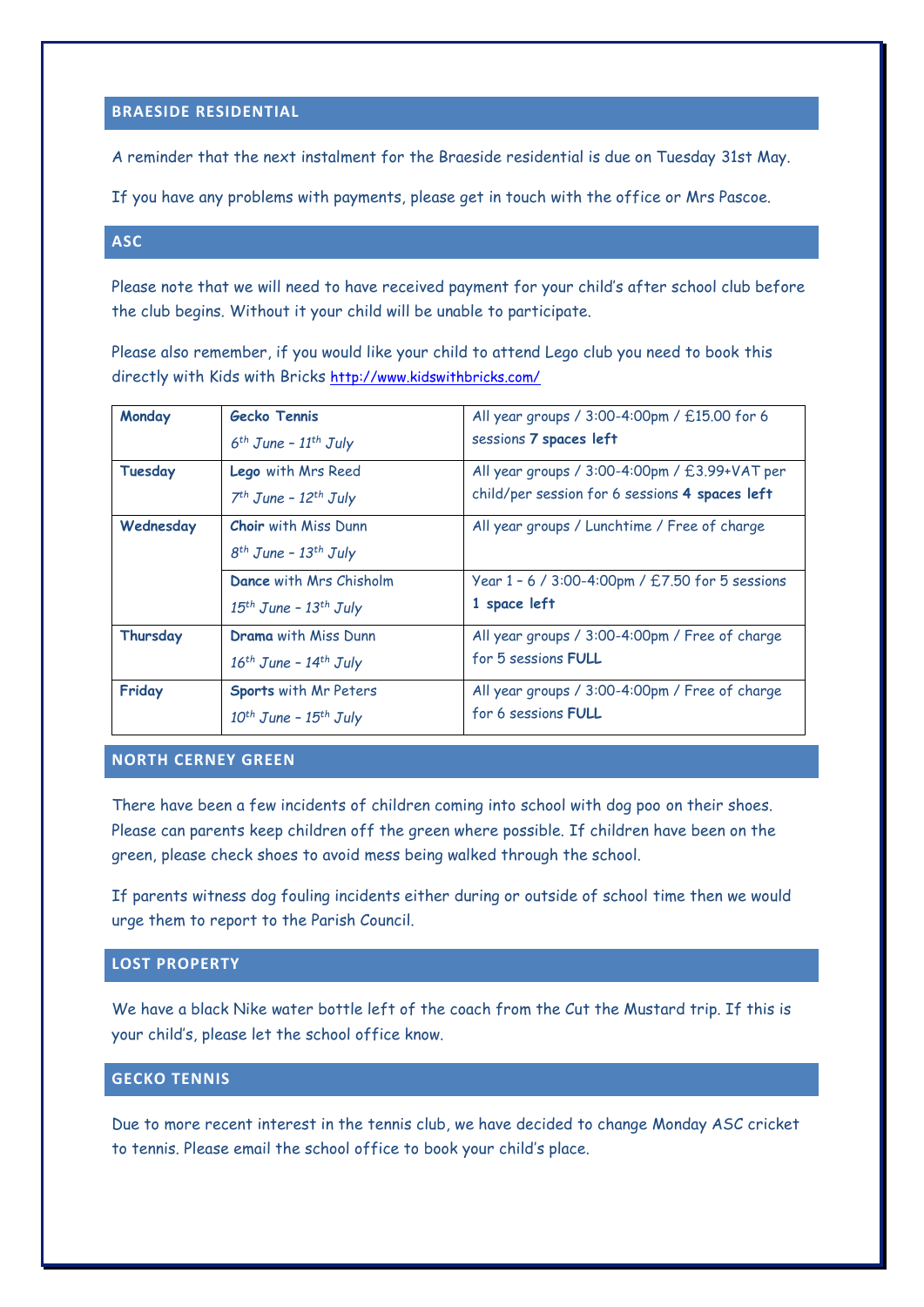#### **NOTICES**

Please find attached Brigade's summer ordering flyer detailing their summer ordering deadline dates. Please note this year's deadline dates for free delivery into school is the **15th June or 22nd July** for delivery with P&P during the summer holidays.

2 days Only! - Sat 28th & Sun 29th May – Use Code FLASH22

# **FLASH SALE - 2 DAYS ONLY!**

# Promocode: FLASH22 (ends midnight 29/5/22)



GRIGADE

## **WALK FOR UKRAINE – SUNDAY 29TH MAY**